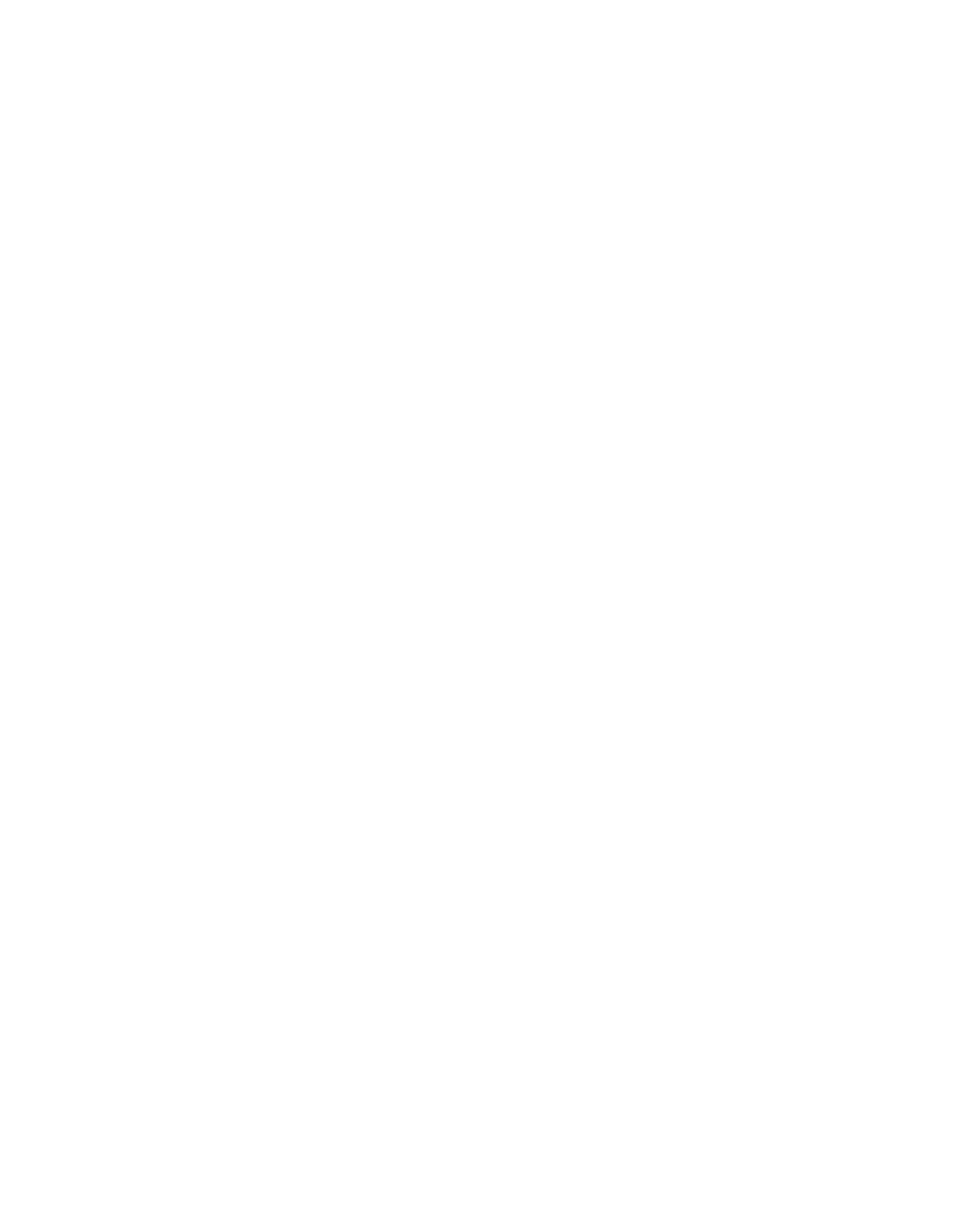### Performance Notes:

Sovrimpressione is a composition reflecting the overlay of two different textures and perspectives, simultaneously. The procedure is analogous to the double-exposure in photography: Each texture--one broad and the other delicatey animated--moves at its own pace, alternating fore and background depending on their relative intensity and brightness.

Like its visual analog, the most interesting moments are those in which elements are balanced such that the result is something completely new, something greater than and foreign to its summative parts.

The individual parts should be taken with moderate rubato throughout.

Natural Harmonics are notated with node and string number of the open string:



Artificial Harmonics are notated with both stopped note and harmonic node:



Harmonic tremolos and glissandi are notated in accordance with the above system:



Glissandi are notated with straight lines. The departure and arrival points are notated precisely in meter:



Special effects: table tremolo (strike with fingers), pizzicato sotto ponticello, col legno battuto tremolo are notated as such:

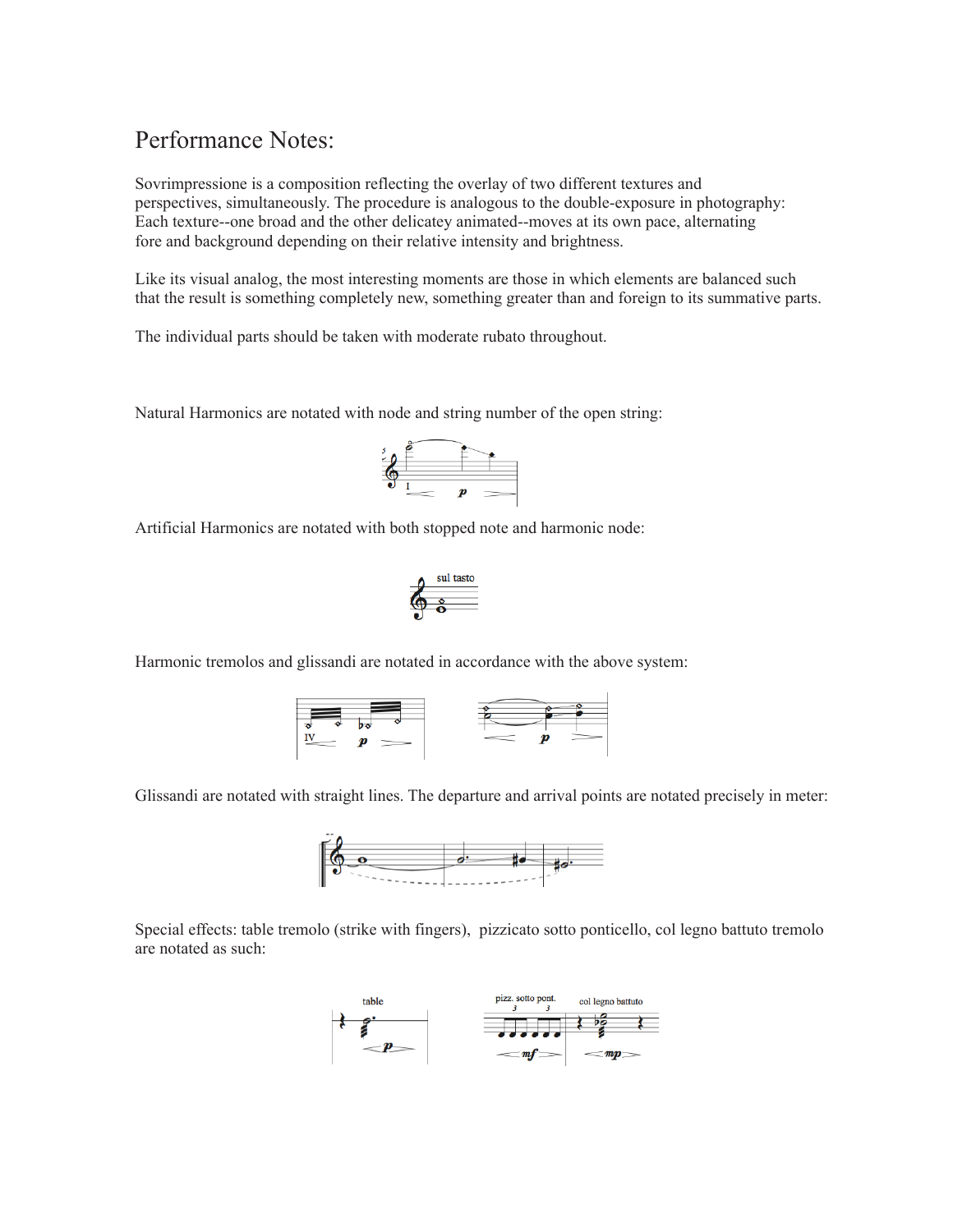# Sovrimpressione, III

for String Quartet & Electronics

Brandon J. Rolle

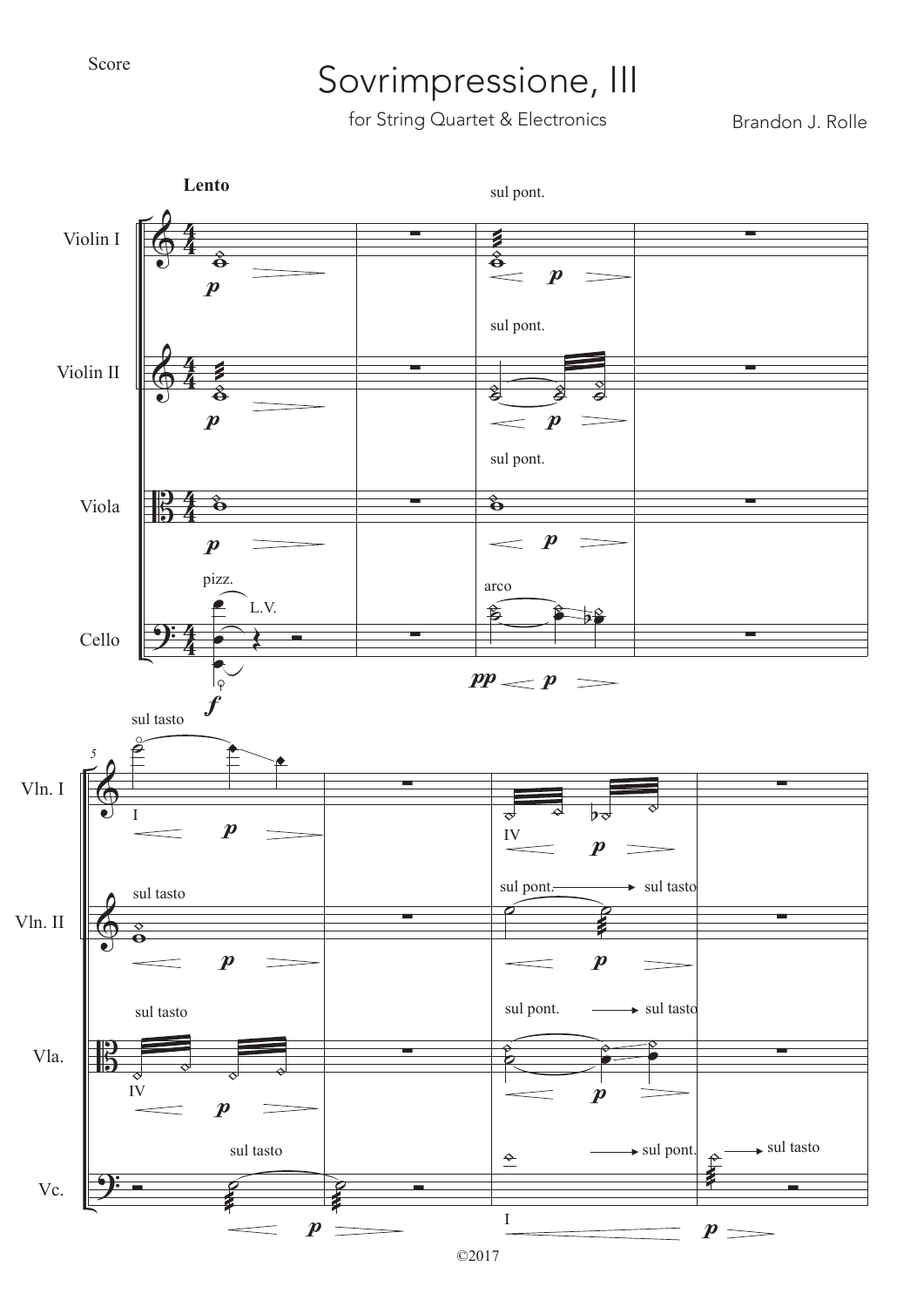



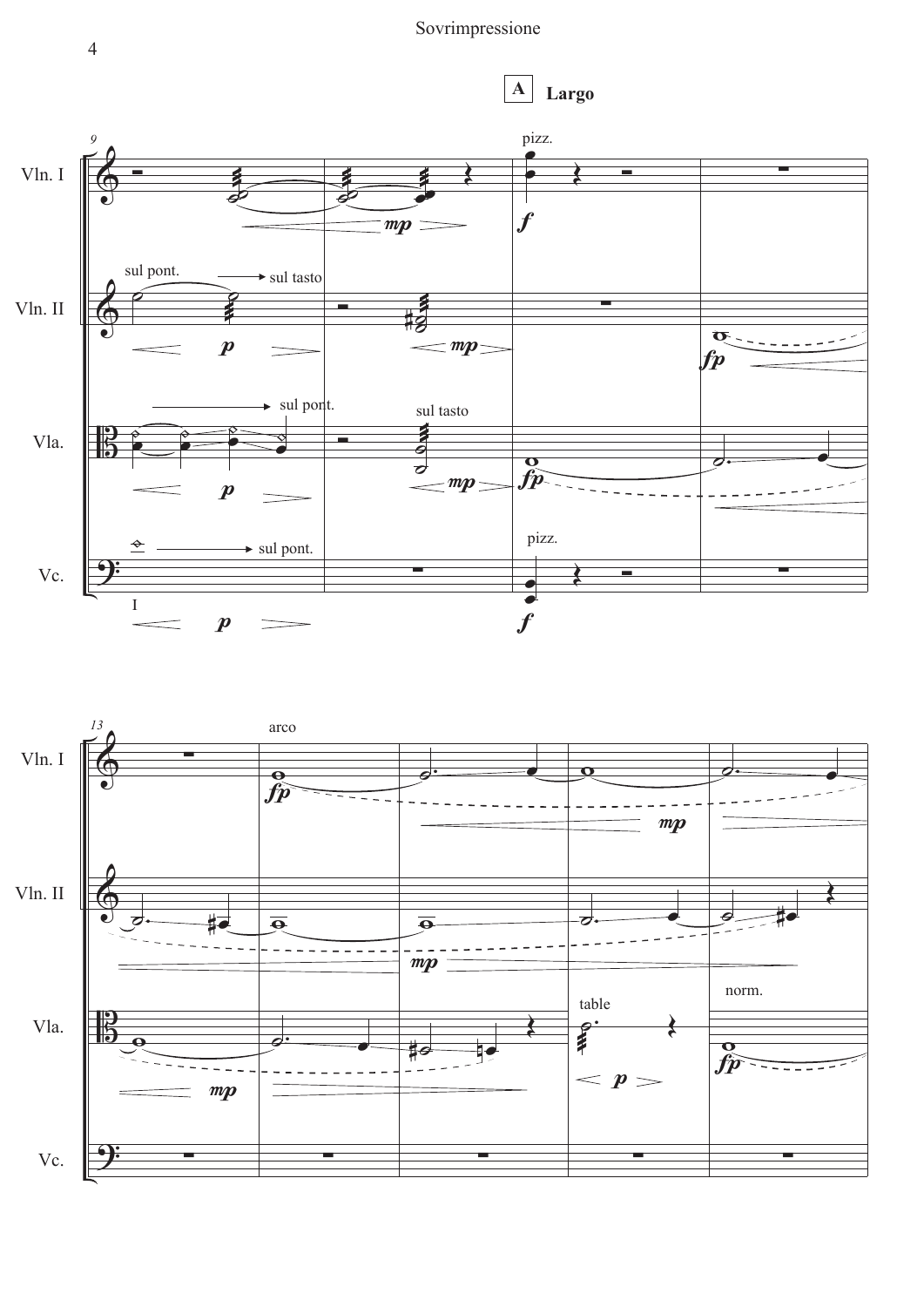Sovrimpressione



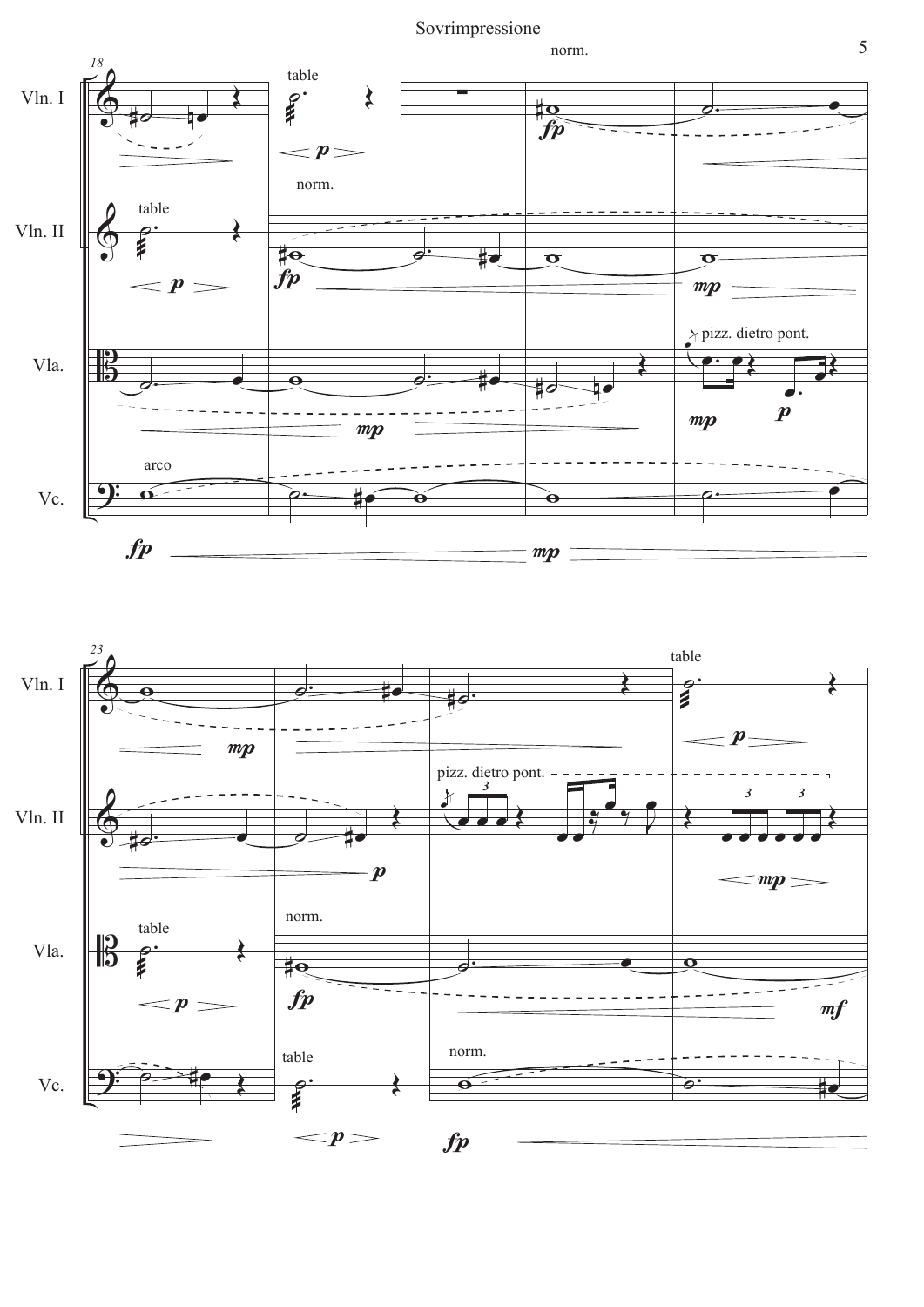

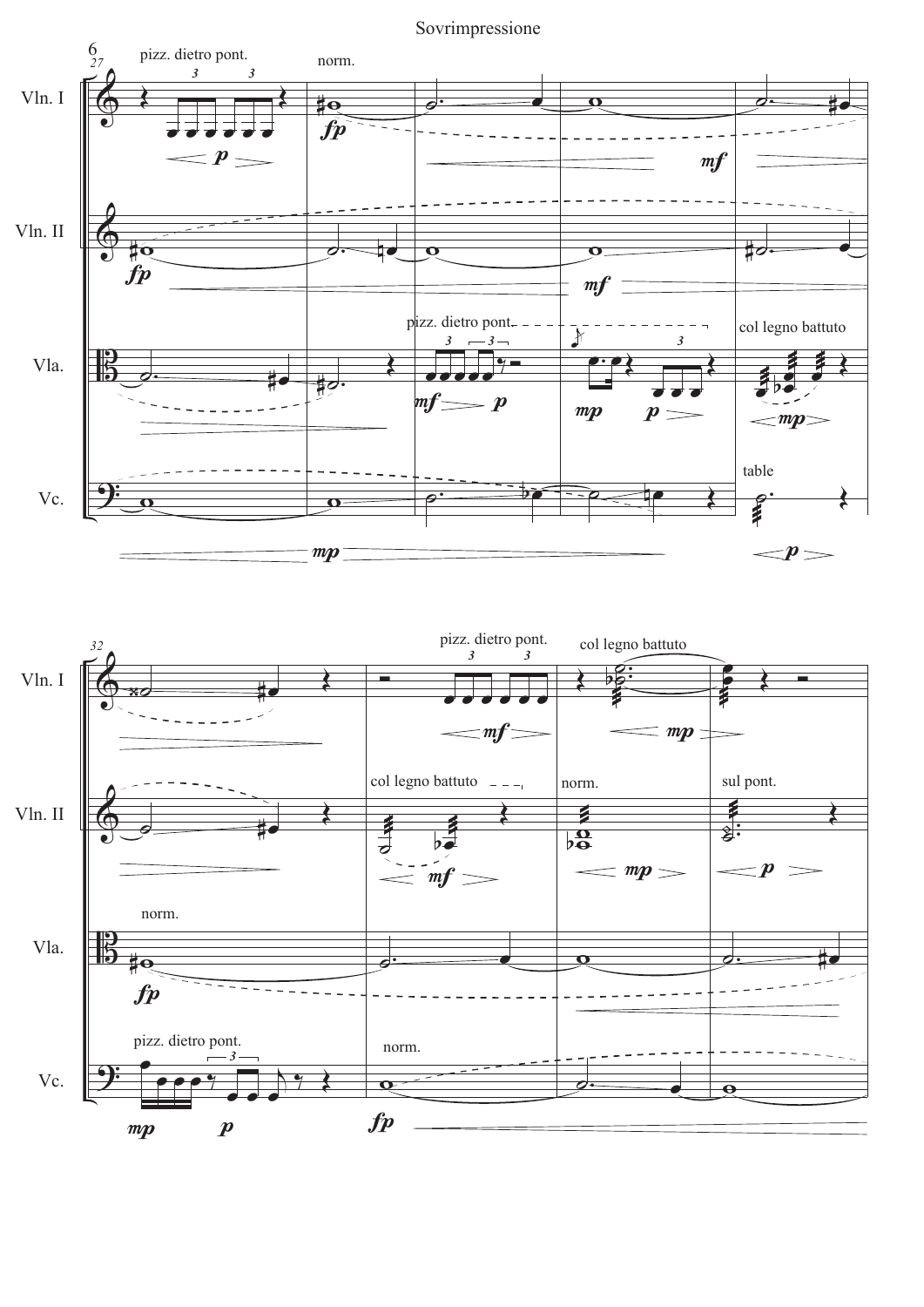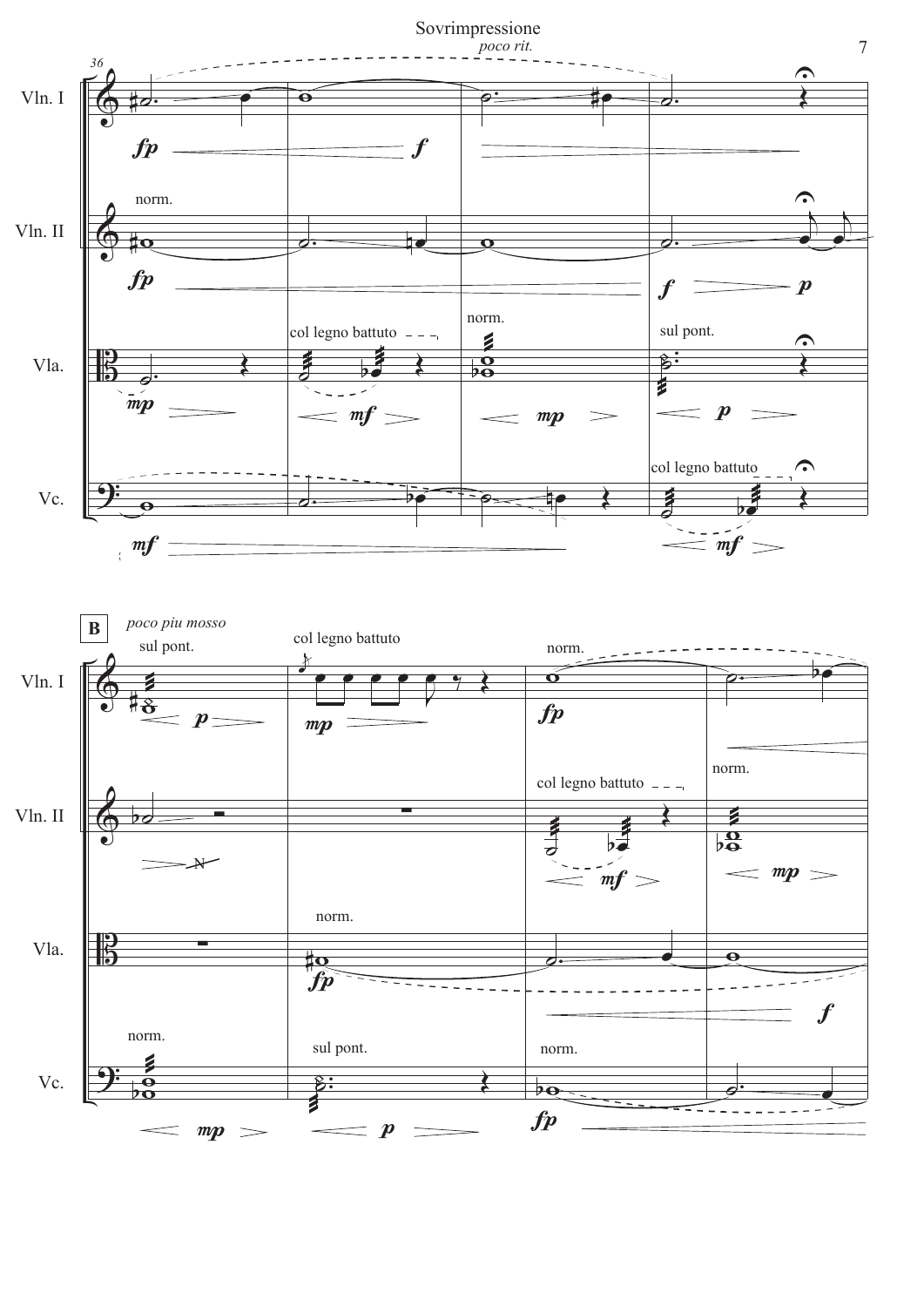



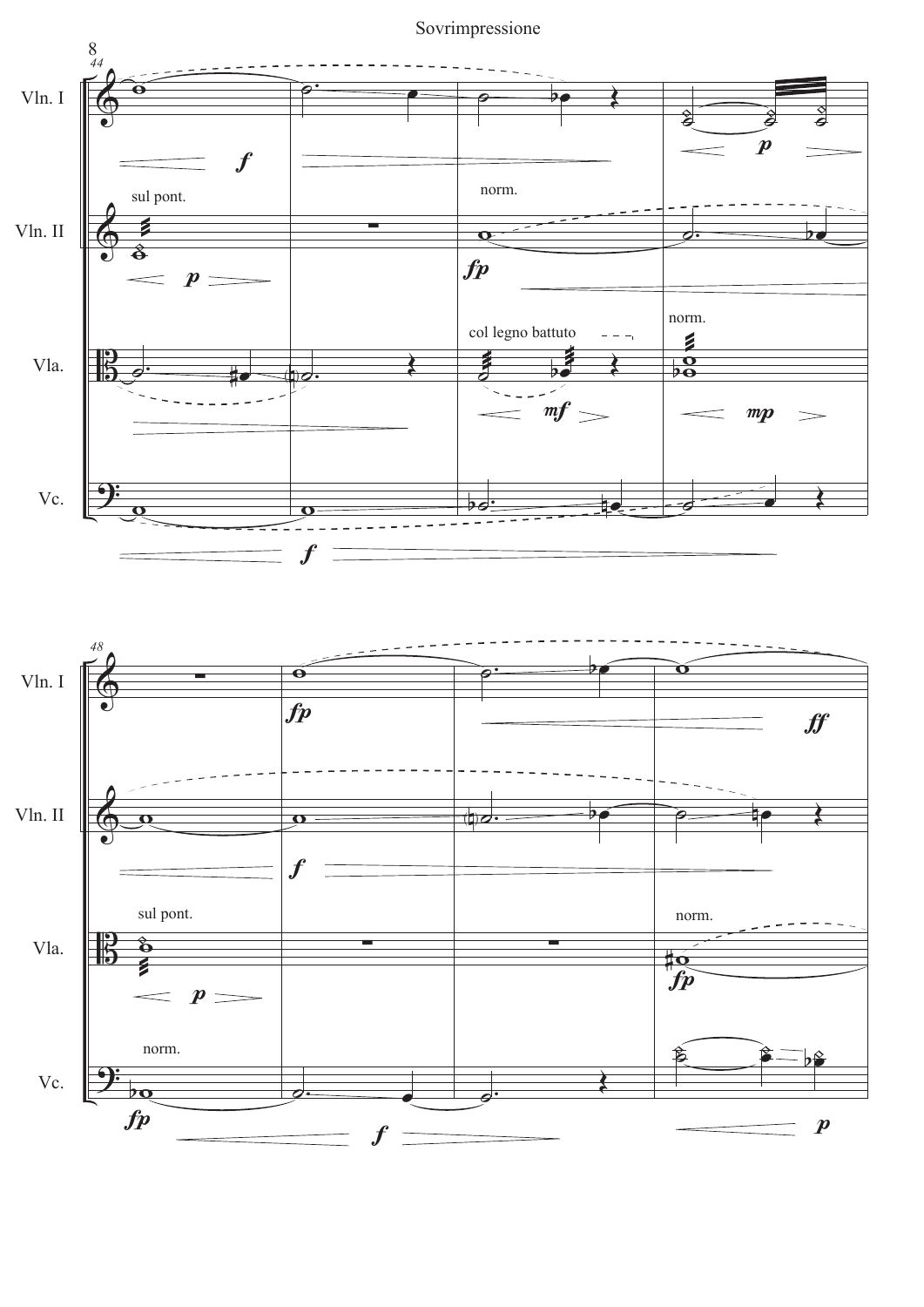